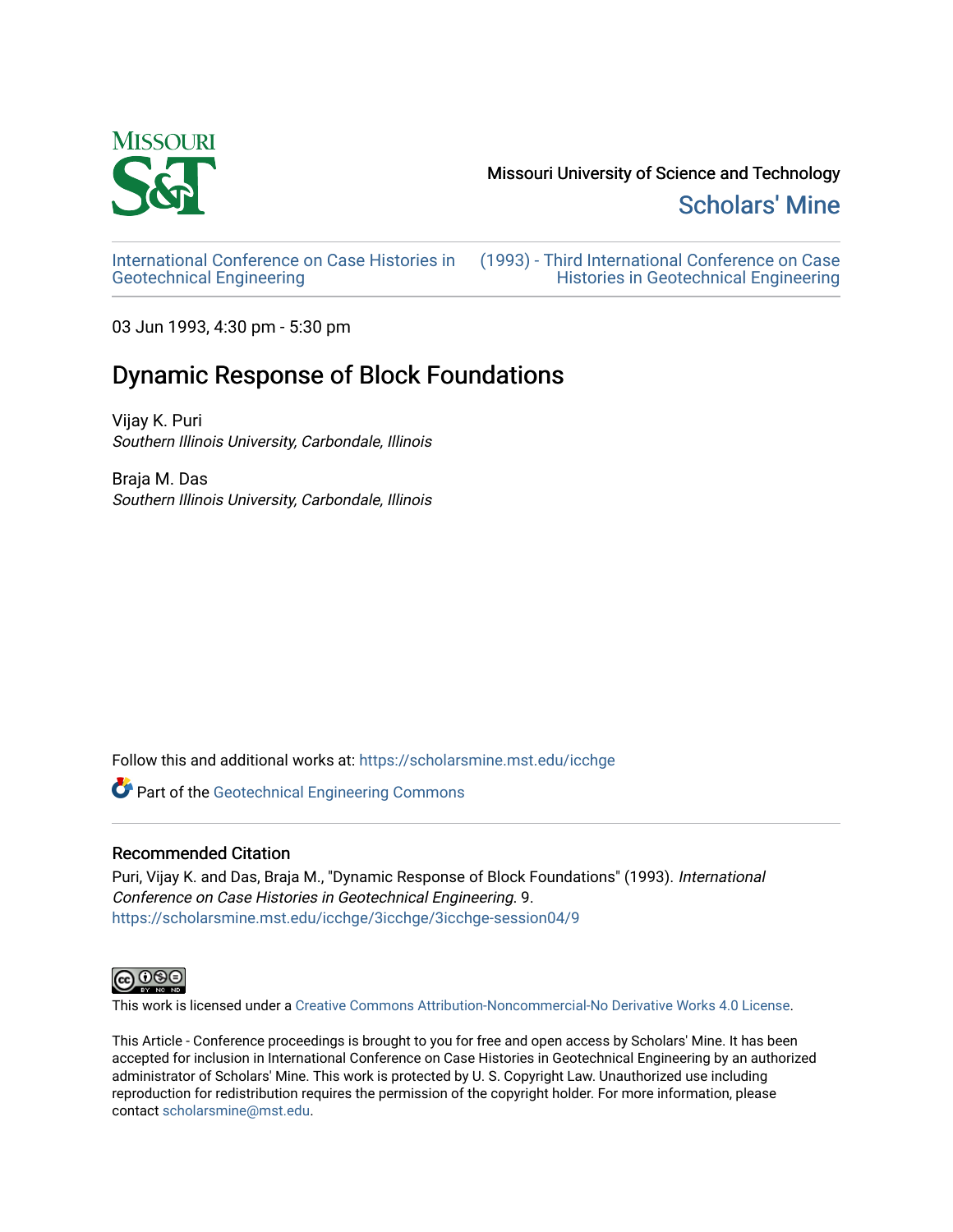

*==* 

!!! **Proceedings: Third International Conference on Case Histories in Geotechnical Engineering, St. Louis, Missouri, June 1-4, 1993, Paper No. 4.08** .

# **Dynamic Response of Block Foundations**

**Vijay K. Puri** 

**Associate Professor, Department of Civil Engineering and Mechanics, Southern Illinois University, Carbondale, Illinois** 

### **Braja M. Das**

**Associate Vice President, Academic Affairs and Research, Southern Illinois University, Carbondale, Illinois** 

SYNOPSIS This paper presents the results of comparison of the computed and observed response of two block foundations made of concrete. The test blocks measuring  $3.0m \times 1.5m \times 0.7m$  and  $1.5m \times 0.75m \times$ 0.70m were cast on level ground. The blocks were excited into vertical vibrations using a speed controlled mechanical oscillator. The amplitudes of vibration at different frequencies of excitation were measured in each case using acceleration transducers mounted on appropriate faces of the block. Dynamic shear modulus at this site was also determined by conducting in-situ tests namely the wave propagation test, the cyclic plate load test, and the standard penetration tests. From this data the dynamic shear modulus versus shear strain plot was obtained. The natural . frequencies and the vibration amplitudes of the test blocks were then calculated by (i) the linear spring method, (ii) the elastic half space method. A comparison was then made of the observed and computed natural frequencies and the vibration amplitudes of the blocks. The results of this comparison showed that for the cases of vertical vibrations, the natural frequencies in this case could be reasonably predicted by either of the methods used. The calculated and observed<br>amplitudes, however, showed a wide variation. The details of tests performed and the analysis are amplitudes, however, showed a wide variation. The details of tests performed and the analysis are discussed in this paper.

#### INTRODUCTION

Rigid concrete blocks are commonly used as foundations for supporting reciprocating machines. In order to ensure long term satisfactory performance of a foundation supporting a machine, its design should meet<br>the criteria for static and dynamic stability. The criteria for static design are the same as for an ordinary foundation namely, no shear failure in soil, and no excessive settlement of the footing. The criteria for dynamic stability requires that the natural frequency of the foundation soil system should be far away from the operating frequency of the machine, and the amplitude of vibration under normal operating conditions should not exceed the specified limits. The vibrations produced due to operation of the machine should not be harmful to the people working in the vicinity of the machine, and to the adjacent structures. The design of the machine foundations is generally made either by the linear spring method (Barkan, 1962) or by the elastic half space method (Richart, Hall and Woods, 1970; Prakash and Puri, 1988; Das, 1992). Very little data is however available on the calculated response of a machine foundation and its actual performance. In fact no attention is paid to the measurement of vibration amplitudes until some problem develops.

This paper presents the results of a comparison of the computed and observed response of two block foundations made of concrete. The test blocks were excited into vertical vibrations and their natural frequencies and amplitudes were measured. The pertinent soil properties were determined by conducting in-situ tests and<br>oscillatory shear tests in the laboratory. The oscillatory shear tests in the laboratory. The response of the two test blocks was then

computed by the (i) linear weightless spring method, and (ii) elastic half space method. A comparison was made of the observed and<br>predicted response of the test blocks. The predicted response of the test blocks. details of the tests conducted, data obtained, and comparison of the observed and computed response are discussed here.

#### TESTS CONDUCTED

## Block Vibration Tests:

The block vibration tests were conducted on rigid concrete blocks. The sizes of the test blocks were 1.5m  $x$  0.75m  $x$  0.70m and 3.0m  $x$ 1.5m x 0.7m. The blocks were cast on level ground. Vertical vibration tests were conducted on each of these two blocks. These tests were conducted by exciting the block in the vertical direction with the help of a mechanical oscillator. A speed controlled D.C.<br>motor was used to operate the oscillator. The motor was used to operate the oscillator. oscillator-motor assembly was mounted centrally on the top of the test block, and rigidly attached to it. The block was set into attached to it. The block was set into<br>vertical vibrations by operating the mechanical oscillator. The vibrations of the block were measured with an acceleration transducer mounted on the top of the block and oriented so<br>as to sense vertical vibrations. The output from the accelerometers was amplified and recorded. A schematic sketch of the test set up is shown in Figure 1. Records of vibration were obtained for different frequencies of excitation. The tests were repeated by changing **'9'** the angle of setting of the eccentric masses. From the recorded data, the frequency and the corresponding amplitudes were determined. The data was then plotted in the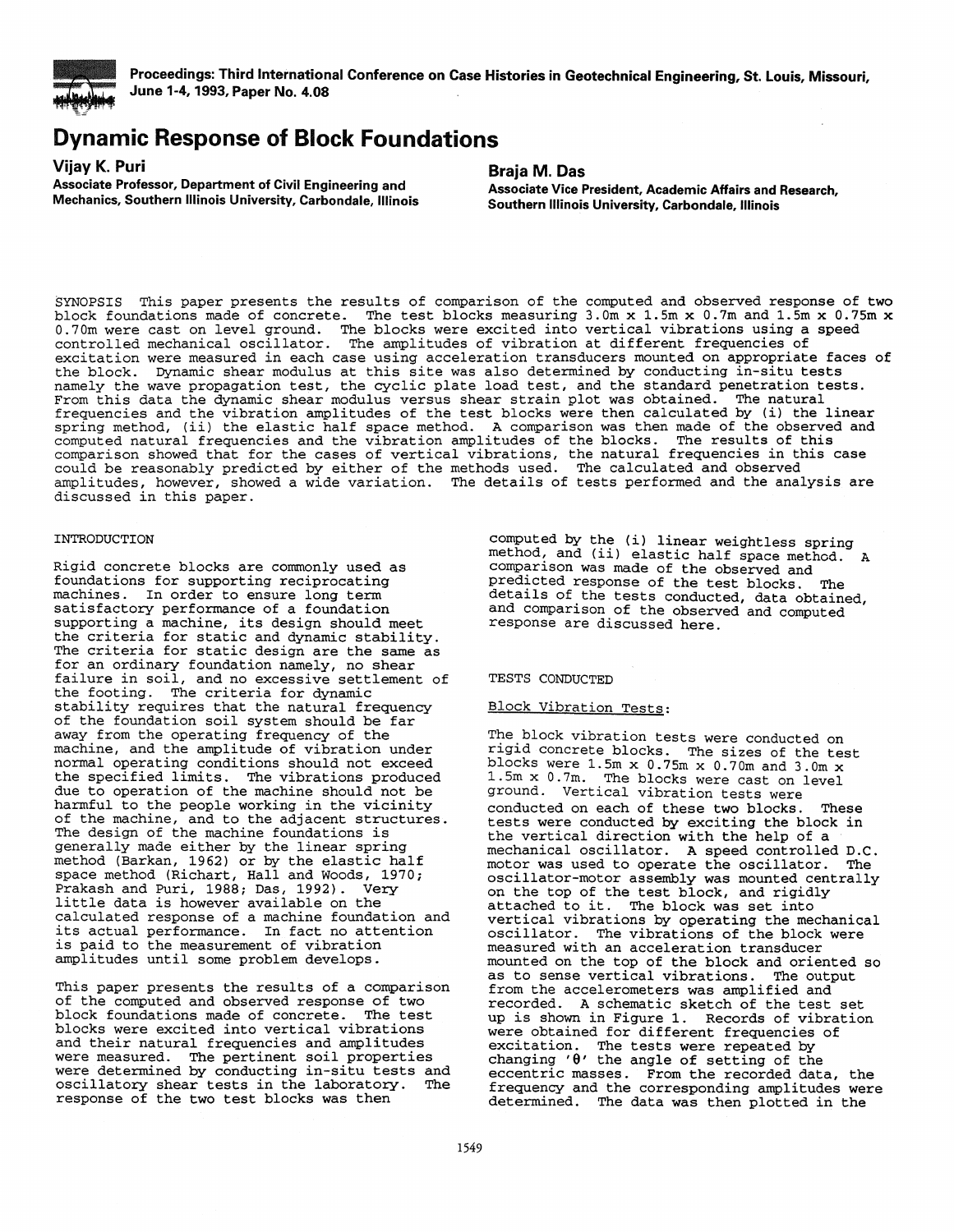

Fig.1 Test setup For Block Vibration Tests.





form of amplitude-frequency plots. Typical. amplitude versus frequency plots are shown in Figures 2 and 3.

#### Tests for Determination of Dynamic Soil Properties

The dynamic properties of the soil used *in* the analysis of machine foundation may be determined by a number of laboratory or in-situ tests. These properties are affected by a number of factors which should be accounted for when selecting the design values. The most important parameters which affect these<br>properties are (1) the mean effective confining



Fig. 3 Amplitude versus Frequency Plots for vertical Vibration Test on 3.0 m x 1.5m x0.7 m High Block.

pressure, (2) the shear strain amplitude, and (3 density in the soil. A good discussion on these corrections has been presented by Prakash and Puri (1977), Nandakumaran et al (1977), Prakash and Puri (1981) and Indian Standard Code (IS 5249 - 1977).

In-situ Soil investigations consisted of (1) wave propagation tests, (2) cyclic plate load tests and (3) standard penetration tests. From the cyclic plate load test data, values of dynamic shear modulus "G" were computed. From the uncorrected standard penetration (N) values shear wave velocity  $V_s$  at a particular depth was determined from equation (1) Imai (1977) and dynamic shear modulus "G" was computed from equation (2)

$$
V_s = 91.0 N^{0.337} \cdot \cdot \cdot \cdot \cdot \cdot \cdot \cdot \cdot \cdot \cdot \cdot \cdot \cdot (1)
$$

$$
G = V_s^2 \times \rho \qquad \ldots \qquad \ldots \qquad (2)
$$

in which  $p=\gamma/g$  = mass density of soil. Values of "G" from different tests were corrected for (1) effective confinement in each case and computed for an effective overburden pressure of  $100 \text{kN/m}^2$  using equation (3).

$$
\frac{G_1}{G_2} = \left(\frac{G_{v1}}{\sigma_{v2}}\right)^{0.5} \qquad \qquad \ldots \qquad \ldots \qquad \ldots \qquad \ldots \qquad \ldots \qquad (3)
$$

in which  $G_1$  = shear modulus at an effective overburden pressure of  $\bar{\sigma}_{v1}$ 

and  $G_2$  = shear modulus at an effective overburden pressure of  $\bar{\sigma}_{v2}$ 

The laboratory investigation consisted of oscillatory shear tests conducted on undisturbed representative samples. The tests were conducted using several different combinations of normal and shear loads. The values of dynamic shear modulus 'G' from the laboratory oscillatory shear tests were also computed for an effective overburden pressure of  $100kN/m^2$ . Based on the results of in-situ and laboratory tests, a plot of dynamic shear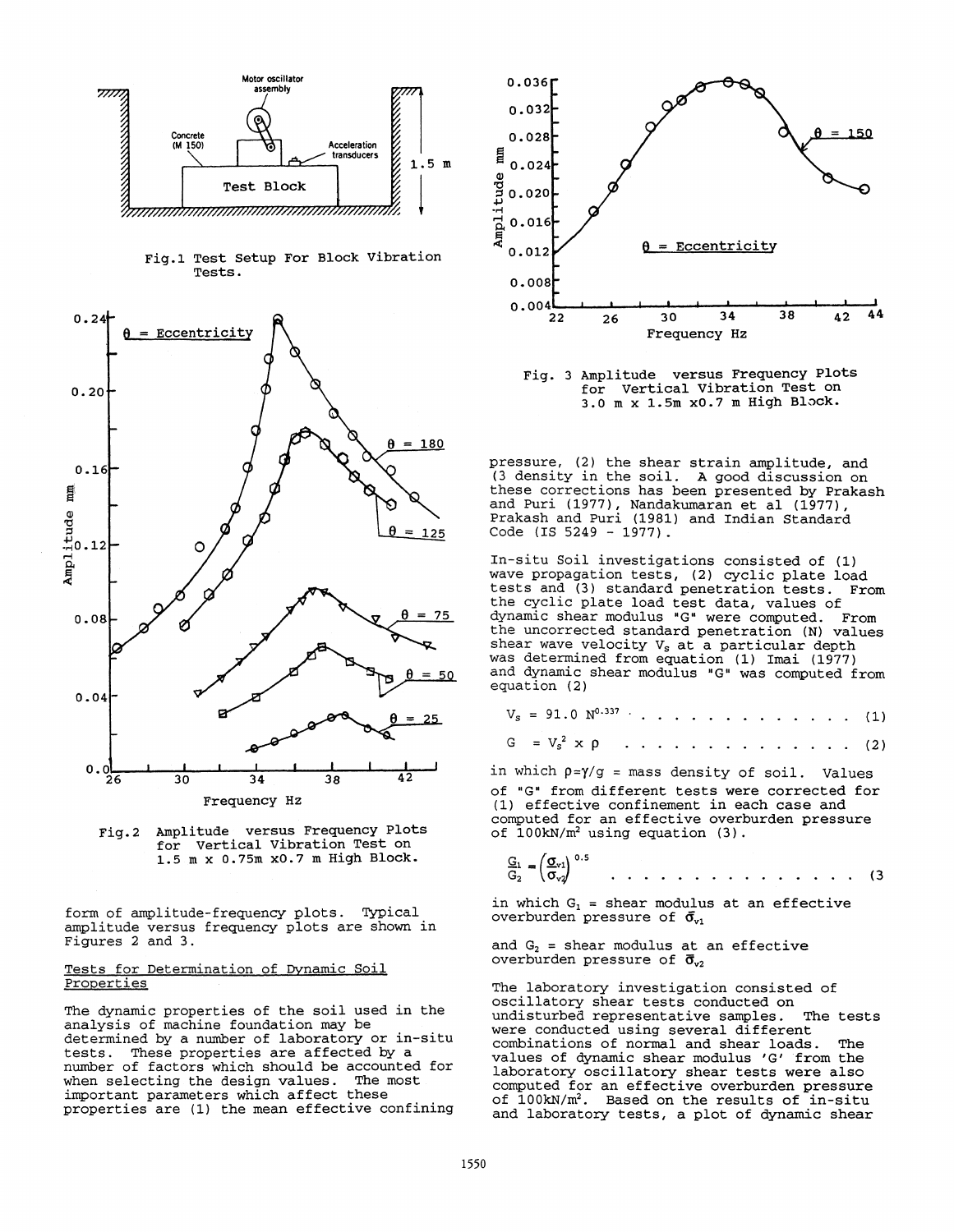

Fig.4 Dynamic Shear Modulus versus Shear strain

modulus 'G' versus shear strain 'Ye' was obtained as shown in Figure 4.

#### PREDICTED RESPONSE OF THE TEST BLOCKS

The methods commonly used for the analysis and design of foundations for machines are (1) Barkan's approach and (2) elastic half space approach. In the Barkan's approach or the linear spring method (Barkan, 1962) the foundation soil system is represented as a spring-mass system. The spring stiffness due to the soil and mass of the foundation and supported equipment only are considered and inertia of the soil and damping are neglected. In the elastic half space approach the vibrating footing is treated as resting on the surface of an elastic, semi-infinite, homogenous, isotropic half space (Richart, 1962). The elasticity of the soil and the energy carried into the half space by waves travelling away from the vibrating footing (geometric damping) are thus accounted for and the response of such a system may be predicted using a mass-spring-dashpot model (Richart and Whitman (1967) and Richart, Hall and Woods (1970)).

The dynamic response of the foundation was computed using both the above methods of analysis. The values of dynamic shear modulus were selected depending on the effective overburden pressure and the shear strain induced in the soil by the vibrating block.

Effective overburden pressure at a depth equal to one half of the width of test block was used and was obtained from equation (4) .

$$
\bar{\sigma}_{v} = \bar{\sigma}_{v1} + \bar{\sigma}_{v2} \ldots \ldots \ldots \ldots \ldots \ldots \ldots \ldots (4)
$$

in which  $\bar{\sigma}_{v1}$  = Overburden due to weight of soil

and  $\bar{\sigma}_{v2}$  = Vertical stress intensity at a depth equal to *1* width due to superimposed load of machine and foundation and may be computed using Boussinesq theory.

#### (a) Barkan's Method

Natural frequency of vertical vibrations  $\omega_{nz}$  is given by

$$
\omega_{nz} = \sqrt{\frac{C_u \cdot A}{m}} = \sqrt{\frac{K_z}{m}} \qquad \ldots \qquad \ldots \qquad (5)
$$

and amplitude of vertical vibration A<sub>z</sub> is given by

$$
A_z = \frac{P_z}{m(\omega_{nz}^2 - \omega^2)} \qquad \qquad \ldots \qquad \ldots \qquad (6)
$$

in which,

- $=$  mass of the foundation and machine
- $k_z$  = stiffness of vertical soil spring<br> $\omega$  = operating frequency, and
	-
- $C_{u}$  = the coefficient of elastic uniform compression and is given by equation (7).

$$
C_u = \frac{1.13 \times 2G(1 + v)}{(1 - v^2)} \cdot \frac{1}{\begin{bmatrix} A & \dots & \dots & \dots & (7) \end{bmatrix}}
$$

in which  $v = Poisson's ratio$  (assumed  $0.337$ ).

The computed values of undamped natural frequencies and undamped amplitudes of<br>vibration as obtained from the linear spring method, for the two test blocks, are given in  $Tables 1 and 2.$ 

#### (b) Elastic Half Space Method

The natural frequency of the foundation in vertical vibrations is computed by equation (5) . The soil spring is computed as follows (Prakash and Puri, 1988) and Richart, Hall and Woods, 1970):

$$
K_z = \frac{4Gr_0}{1 - V} \dots \dots \dots \dots \dots \tag{8}
$$

in which,  $r_0$  = Equivalent radius of the foundation and is obtained as follows:

For vertical vibrations or sliding  

$$
r_0 = \sqrt{\frac{A}{\pi}}
$$
 ... ... ... (9)

The damped amplitude of vertical vibrations is given by

$$
A_z = \frac{z_z}{k_z \left[1 - (\omega/\omega_{nz})^2\right]^2 + (2\xi_z \omega/\omega_{nz})^2} \quad . \quad . \quad (10)
$$

Where,

$$
\xi_z = \text{Damping ratio} = \frac{0.425}{\sqrt{B_z}} \dots \dots \dots \quad (11)
$$

and

$$
B_z = \text{Modified mass ratio} = \frac{(1-\nu)m}{4\rho r_0^3} \quad . \quad . \quad (12)
$$

The computed values of undamped natural frequencies and damped amplitudes of vibration obtained from the elastic half space method for the two test blocks are given in Tables 1 and 2.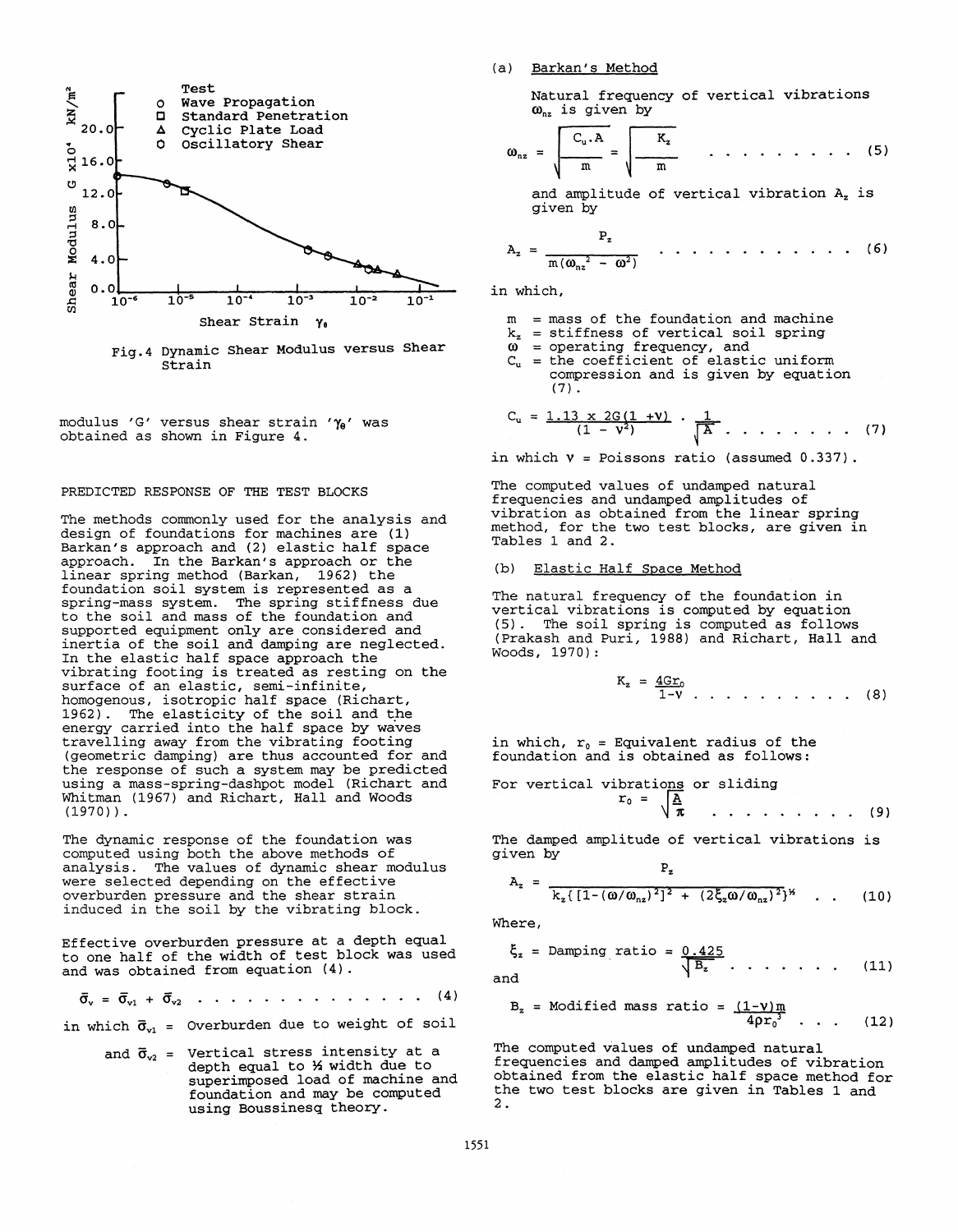|                                                | Observed Data              |                       |                                  |                                |                                                                           | Computed Data                   |                                        |                                        |                                      |
|------------------------------------------------|----------------------------|-----------------------|----------------------------------|--------------------------------|---------------------------------------------------------------------------|---------------------------------|----------------------------------------|----------------------------------------|--------------------------------------|
| Angle<br>оf<br>Eccentr-<br>icity<br>$\theta$ . | Natural<br>Frequency<br>Hz | Amplitude<br>Az<br>mm | Shear<br>Strain<br>Ye            | Shear<br>Modulus<br>G $kN/m^2$ | Coefficient<br>оf<br>Elastic<br>Uniform<br>Compression<br>$C_n$ kN/ $m^3$ | Linear Spring<br>Method         |                                        | Elastic Half<br>Space Analog<br>Method |                                      |
|                                                |                            |                       |                                  |                                |                                                                           | Natural<br>Freq-<br>uency<br>Hz | Undamped<br>Ampli-<br>tude<br>Αz<br>mm | Natural<br>$Free-$<br>uency<br>Hz      | Damped<br>Ampli-<br>tude<br>Az<br>mm |
| 25                                             | 38.5                       | 0.031                 | $4.13 \times$<br>$10^{-5}$       | 35,500                         | 266,600                                                                   | 44.8                            | 0.36                                   | 41.4                                   | 0.127                                |
| 50                                             | 37.5                       | 0.069                 | $9.2 \times$<br>$10^{-5}$        | 29,000                         | 288,800                                                                   | 40.5                            | 1.067                                  | 37.1                                   | 0.27                                 |
| 75                                             | 37.0                       | 0.0975                | $1.3 \times$<br>$10^{-4}$        | 26,000                         | 196,000                                                                   | 38.5                            | 4.94                                   | 35.2                                   | 0.406                                |
| 125                                            | 36.7                       | 0.182                 | $2.43 \times$<br>$10^{-4}$       | 22,100                         | 166,500                                                                   | 35.3                            | 3.23                                   | 33.1                                   | 0.531                                |
| 180                                            | 35.0                       | 0.240                 | 3.3<br>$\mathbf{x}$<br>$10^{-4}$ | 18,100                         | 136,400                                                                   | 31.0                            | 1.38                                   | 29.3                                   | 0.720                                |

Comparison of Observed and Computed Response of 1.5m x 0.75m x 0.70m Block in Vertical Table 1 Vibrations

Comparison of Observed and Computed Response of 3.0m x 1.5m x 0.70m Block in Vertical Table 2 Vibrations

| Angle<br>оf<br>Eccentr-<br>icity<br>$\theta$ . | Observed Data              |                       |                           |                                |                                                                                         | Computed Data                   |                                        |                                        |                                      |
|------------------------------------------------|----------------------------|-----------------------|---------------------------|--------------------------------|-----------------------------------------------------------------------------------------|---------------------------------|----------------------------------------|----------------------------------------|--------------------------------------|
|                                                | Natural<br>Frequency<br>Hz | Amplitude<br>Az<br>mm | Shear<br>Strain<br>Ye     | Shear<br>Modulus<br>G $kN/m^2$ | Coefficient<br>οf<br>Elastic<br>Uniform<br>Compression<br>$C_{\rm u}$ kN/m <sup>3</sup> | Linear Spring<br>Method         |                                        | Elastic Half<br>Space Analog<br>Method |                                      |
|                                                |                            |                       |                           |                                |                                                                                         | Natural<br>Freq-<br>uency<br>Hz | Undamped<br>Ampli-<br>tude<br>Az<br>mm | Natural<br>Freq-<br>uency<br>Hz        | Damped<br>Ampli-<br>tude<br>Az<br>mm |
| 25                                             | 36.0                       | 0.006                 | 4 x<br>$10^{-6}$          | 70,000                         | 222,615                                                                                 | 42.0                            | 0.0954                                 | 42.0                                   | 0.0261                               |
| 50                                             | 34.5                       | 0.012                 | $8 \times$<br>$10^{-6}$   | 67,500                         | 214,660                                                                                 | 41.2                            | 0.157                                  | 41.3                                   | 0.0478                               |
| 75                                             | 37.0                       | 0.018                 | $1.2 \times$<br>$10^{-5}$ | 66,000                         | 209,900                                                                                 | 40.8                            | 0.449                                  | 40.7                                   | 0.0852                               |
| 100                                            | 37.0                       | 0.024                 | $1.6 \times$<br>$10^{-5}$ | 65,000                         | 206,700                                                                                 | 40.5                            | 0.616                                  | 40.4                                   | 0.109                                |
| 125                                            | 35.0                       | 0.030                 | $2.0 \times$<br>$10^{-5}$ | 61,000                         | 193,900                                                                                 | 39.1                            | 0.566                                  | 39.2                                   | 0.119                                |
| 150                                            | 34.5                       | 0.036                 | $2.4 \times$<br>$10^{-5}$ | 60,000                         | 190,800                                                                                 | 38.8                            | 0.578                                  | 38.8                                   | 0.127                                |
| 180                                            | 33.5                       | 0.053                 | 3.5x<br>$10^{-7}$         | 56,000                         | 178,100                                                                                 | 37.5                            | 0.63                                   | 37.5                                   | 0.133                                |

### CONCLUSIONS AND DISCUSSION

1. It is observed from Tables 1 and 2, that<br>the natural frequencies of the two test blocks calculated by using the linear spring method<br>and the elastic half space method are generally<br>of the same order. Also these calculated

natural frequencies are in reasonable agreement with the observed natural frequencies. The calculated undamped natural frequencies are<br>generally within 20% of the experimentally observed natural frequencies.